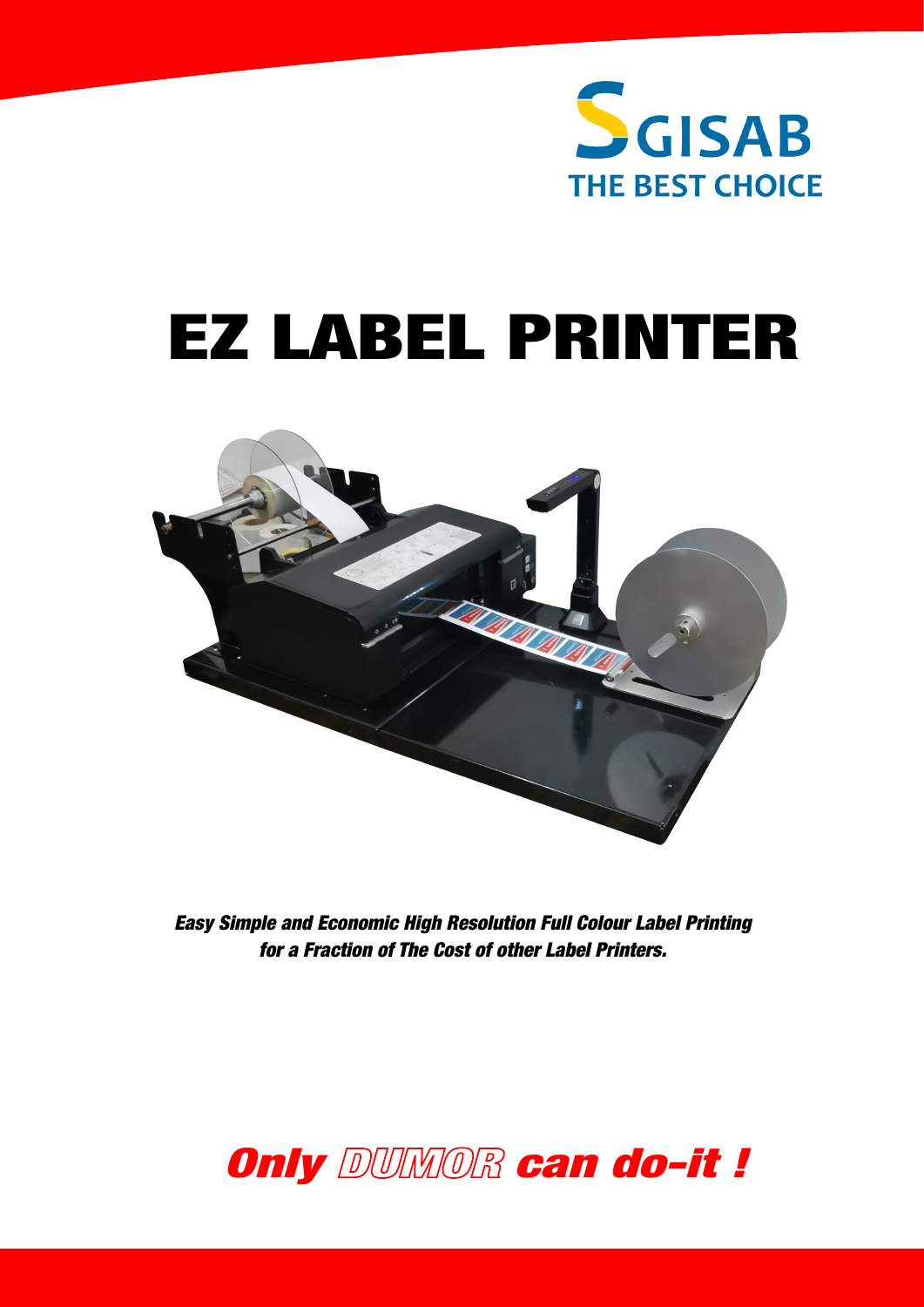# 

# FEATURES

- Conpact Quiet Rapid and Easy to use full colour label printer
- 6 colour photo print head cmyk lc.lm. pigment water resistant ink
- Production speed 20 labels/min (80x 60mm @360 dpi) coated label single column web @100% coverage
- Multi column printing can be done
- Selectable print resolutions
- 360dpi / 720 dpi, 5760x1440dpi
- Full bleed print enabled
- Print area 10mm (min) to 210mm (max)
- Web width 50mm (min) to 210 (max)
- abel length 25mm (min), gap 2mm (min)
- Machine.
- Web runs on left register
- Front edge register
- Can print register mark for further cutting operations
- Can print label for 1 on demand for near line applications
- Roll mandrels for core 40/76 mm
- Roll outer diameter to 210mm
- Tank 6x70cc coded to machine
- Tank yield 15000 pcs 80x60mm label @20% coverage
- Head cleaning program
- Connection to windows 10 +laptop via USB 2.0 port 2 ports required if OCR camera fitted
- Variable text data print enabled
- Barcode print enabled
- QR code print enabled
- Count up / down serial Nr enabled
- Table top mounting machine